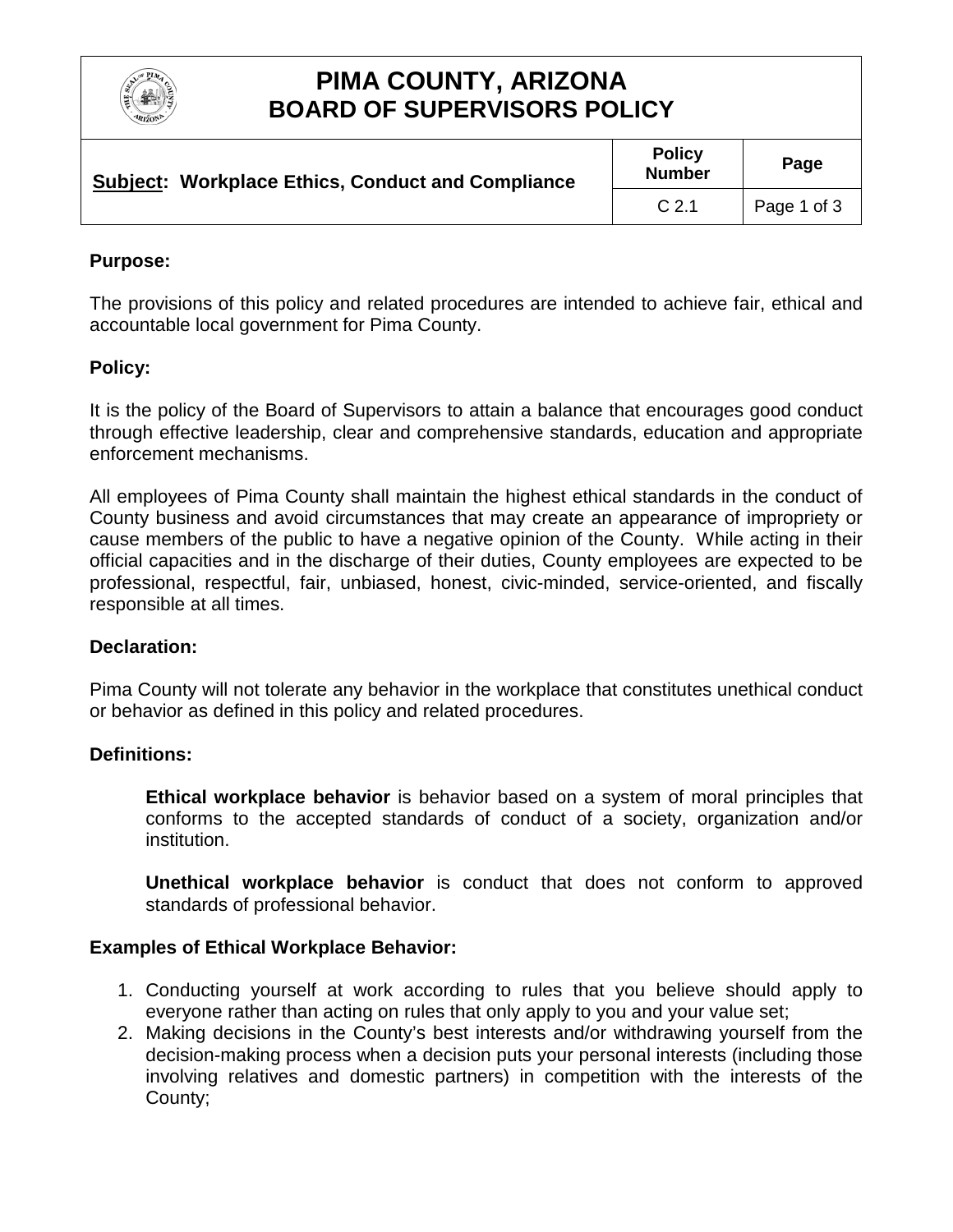

# **PIMA COUNTY, ARIZONA BOARD OF SUPERVISORS POLICY**

| <b>Subject: Workplace Ethics, Conduct and Compliance</b> | <b>Policy</b><br><b>Number</b> | Page        |
|----------------------------------------------------------|--------------------------------|-------------|
|                                                          | C <sub>2.1</sub>               | Page 2 of 3 |

- 3. When a decision could benefit a large number of people as opposed to a small group of individuals, making a decision that favors the larger group;
- 4. Making work-related decisions on the basis of logic and facts, as opposed to emotion, bias or outside influence and avoiding making decisions on the basis of skin color, sex, gender expression, gender identity, social status, linguistic ability, sexual orientation, disabilities, etc.;
- 5. Understanding that the County workforce reflects society's diversity and requires tolerance of opinions and attitudes that differ from your own;
- 6. Respecting the efforts of co-workers, giving credit when merited, and avoiding claiming the achievements of others as your own;
- 7. Understanding that actions have consequences and considering the consequences of intended actions before taking them.

### **Reporting Procedure:**

When an employee believes that he or she has witnessed or been made aware of unethical workplace behavior, the employee must report any and all incidents immediately to a supervisory level employee, to include his or her supervisor, division manager, appointing authority, elected official, the supervisor of the alleged perpetrator or to Human Resources Employment Rights directly.

Supervisory employees in receipt of allegations of unethical workplace behavior shall assess the severity of the conduct and determine whether Human Resources Employment Rights should be contacted. If the manager or supervisor is uncertain whether the severity of the conduct merits contacting Employment Rights, he or she should consult Employment Rights immediately.

Employees who believe they have witnessed or been made aware of unethical workplace behavior are not required to confront the alleged perpetrator of the behavior in question.

### **Non-retaliation**

This policy prohibits retaliation against employees who report potentially unethical workplace behavior or participate in the investigation of the complaint. Any employee bringing a complaint under this policy, or assisting in the investigation of such a complaint, will not be adversely affected in terms and conditions of employment, nor discharged because of the complaint. Anyone who engages in retaliatory action will be subject to discipline, up to and including dismissal. Retaliation is defined as activity that may dissuade a reasonable person from exercising his or her obligations under this policy.